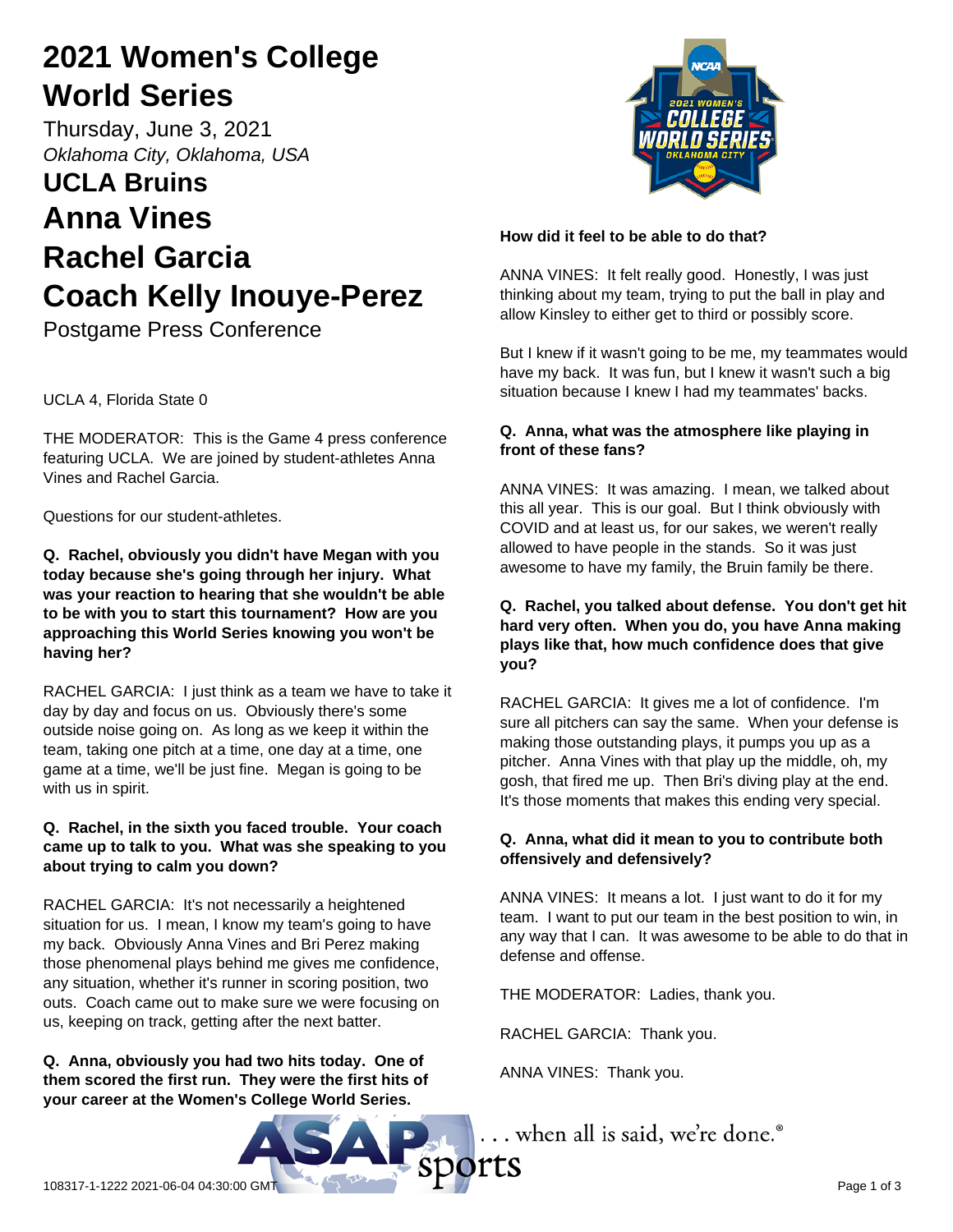THE MODERATOR: We are joined by head coach. We'll take questions.

### **Q. So is that why Kirk Walker is at third base? Would you have made that send as well? Great read on his part.**

KELLY INOUYE-PEREZ: I think it's part of our style of play. I mean, definitely Florida State has a style of play where they're aggressive, and actually we're the same. We focus on that.

He has great experience at third base. He knows the game. He knows our runners. That was a great opportunity to take advantage of a miscue. It paid out for a run, a big run.

### **Q. Maya Brady and Anna Vines both had big debuts in the first World Series action. How impressed are you with their maturity on this big stage?**

KELLY INOUYE-PEREZ: Huge. Maya Brady, she's always dangerous when she comes to the plate. I told the team afterwards, every single one of my hitters made an adjustment tonight. I'm really proud. I mean, Lanie Wisz, it's her first time also on this stage, her ability to make adjustments.

I think that's the strength of our team, is to be able to -- you may fail in the beginning, but then your ability to adjust and get better is awesome.

But for those new Bruins, and we said this, we're here to create memories. Those are some pretty special memories for those girls being here for the first time in Oklahoma City.

## **Q. How do you and the more experienced players talk to the new players, keep them from getting a little too energetic or too low?**

KELLY INOUYE-PEREZ: I'm going to say, we have experience in this. There's been some big moments. Once again, I credit the Pac-12. There's some big moments. If you watch those games, it comes down to critical moments just like this.

Obviously the World Series, this is the biggest stage that you can play on. But we take those moments, we slow the game down, we have something to go to.

The biggest part of it is recognizing when it gets kind of big or when things start going fast. We have things to be able to dial in and check back in with each other, how to slow the game down.

It allows you to be able to play your best ball if you can slow down and really find your feet, take a big, deep breath and go. We took a bunch of those tonight. We had to slow it down, make sure we could get to the next pitch because it was a little frustrating how we came out. They came out and executed their game plan and we didn't.

But it's not how you start, it's definitely how you finish. I love how this team finds a way to make adjustments. Their will to win and their ego aside to do whatever it takes to win a ballgame. We got to see that literally one through nine, everybody made an adjustment tonight. Super proud.

#### **Q. A short week for all teams. Did you have a chance to work on anything defensively specifically or just trust the team coming off last weekend?**

KELLY INOUYE-PEREZ: We actually got here on Monday. We were able to train a couple days. That's what's entire season is for, right? The journey allows you to learn as much as you can.

I think we saw one of the best, if not the best, rise ball pitcher in the Super Regional. Keely was a great pitcher which allowed to make adjustments on that rise ball. We've seen some great drop balls. Gabbie Plain has a great drop ball. We have pitchers that -- throughout the Pac that have allowed us the backdoor curve.

There's experience we gained through the journey of the season. For us, we have to trust that we're prepared. That's probably the biggest thing, is trust that you can recognize a pitch and that you can make an adjustment. For us, we call it one shot. You can't train for one type of pitcher because in a tournament like this, we have to turn it around tomorrow and play Alabama. A completely different pitcher than what we faced tonight.

That comes to the experience we gain throughout a season. It's not something you learn right here in the last week.

### **Q. You brought up about staying in the game. No score in the first four innings. You talk about slowing the game down. Would you elaborate more about that.**

KELLY INOUYE-PEREZ: It's once again getting back to trusting that they are prepared. We do physically take deep breaths to be able to kind of get back into just feeling good about where you are.

We have a thing called Bruin magic. That's really just redirecting our focus back to being centered, being in the here and now, being present instead of worrying about bad

... when all is said, we're done.®